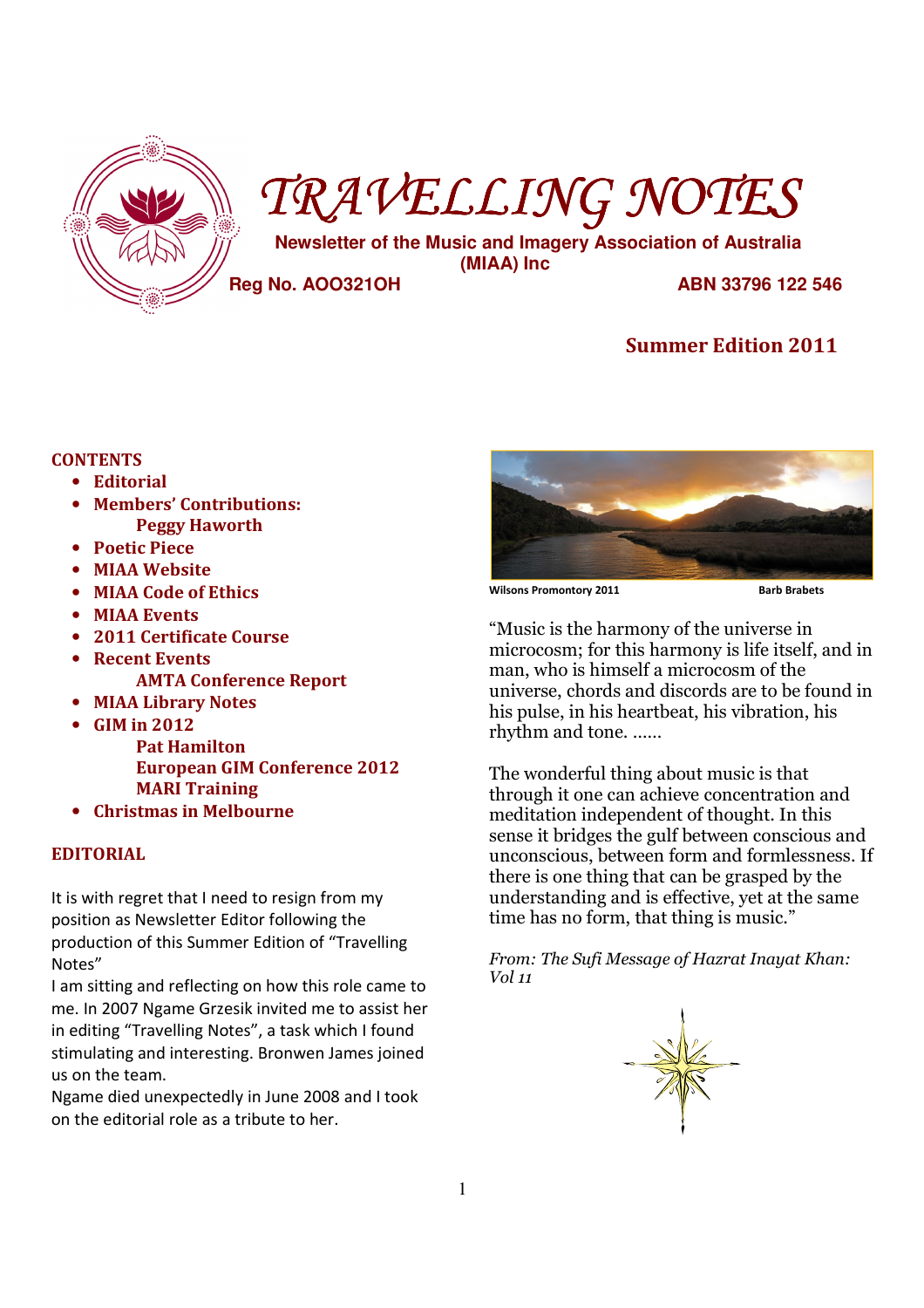It was a daunting one but our creative Ngame had laid a wonderful foundation for me to follow.

I wish to thank all of you who have willingly made contributions for each edition which has made our newsletter a focal point for our members who are spread across Australia and overseas.

In April of this year Maryann Najpaver the Executive Secretary of the Association for Music and Imagery (AMI) notified me that our newsletter would be included in the AMI Website. It was a privilege to feel so connected to our roots in the USA.

I would like to also express my thanks to my faithful editorial team Liz Ely and Bronwen James for their continued support and assistance in the production of "Travelling Notes".

May the Blessings of the coming Christmas season be with you all. Travel well.

Marg Lee

## MEMBER CONTRIBUTIONS

#### Thanks Marg!

I would like to offer an appreciation of the great work done by past secretary Marg Lee which I've been aware of since I participated in the first MIAA Skype group in April 2010 and later joined MIAA from Auckland, New Zealand.

I could see that the work involved in coordinating two Skype groups – or four if you count the 2011 groups too – was quite a large undertaking involving many communications and lots of behindthe-scenes work to make sure we were all together at the right times, having listened to the set programmes beforehand with CDs supplied by her.

Coupled with coordinating these four international experiences,Marg has also assembled photographic and print material for our full and informative quarterly newsletters. It is no small feat to extract sufficient publishable copy from people by set deadlines four times a year - what a

contribution! Such commitments can be a huge drain on one's personal time and energy, and also involve lots of mental preoccupation in an already busy life. We appreciate enormously all these valuable gifts of your time and self.

For me personally Marg has been unfailingly prompt and helpful in her e-mail communications, which I have greatly appreciated from 'over the ditch' in Auckland. I recognise again her great commitment to providing efficient service to MIAA members, and I am extremely grateful for it.

I am sure she has undertaken many other activities in her role as MIAA secretary, but these are the ones that have been visible to me from afar.

Thank you, for all you have done both for me personally as a member of MIAA, and also for the organisation as a whole in your role as secretary, at least since I joined MIAA. You have made a tremendous contribution to the smooth running and efficiency of the organisation, and we are all indebted to you for your hard work and willingness to assist. We will miss your cheerful and helpful communications, but hope that you will appreciate the extra space in your life that will now come your way. Our gratitude to you, Marg, and many blessings for your future.

Peggy Haworth, Auckland, New Zealand

## MIAA CODE OF ETHICS

Please note a new addition to MIAA Ethics:

Code of Ethics p 9. 6 add vi)

'RGIMTs will have current professional indemnity insurance.'

Recommended by MIAA PPC Oct 2011, Ratified by MIAA Council Nov 3<sup>rd</sup> 2011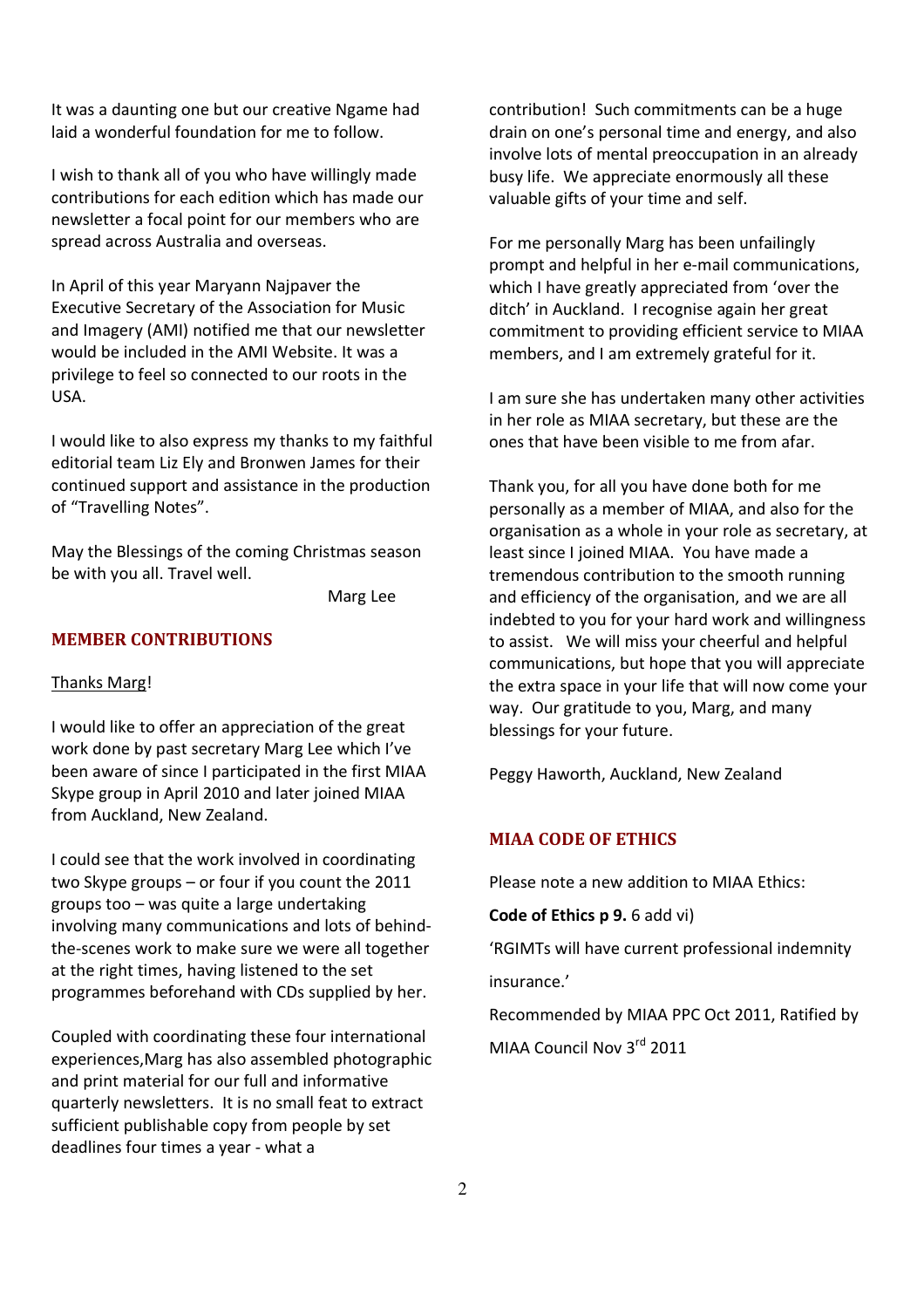## POETIC PIECE



## *A Warm December Night*

*Peace has settled on the dark city streets. Parched paddocks and farms rest quiet. Warm, silent night has its bewitching spell cast Over a world in hushed anticipation mired.* 



*Christmas lights, like Earth bound stars, Twinkle tinsel bright, in festive trees suspended. Porch lights, like friendly, midnight suns, Blaze welcome to all intended.* 

*In shadow painted gardens, sweet honeysuckle drifts, Red balsam with white geraniums pale glimmer. Under the red bottlebrush's sheltering arms, Cheerful petunias in their party hats gather.* 

*Small, hot children toss about in their beds, Impatient for a bright Christmas morning. Dreams full of snow, parcels and bows, A merry jingle of faraway bells returning.* 

*All through the land, together, we gather To celebrate this cheerful, old rite.* 

*And sense the enchantment on the warm summer breeze This wonderfully expectant December night.* 

*Virgo* 

*From the website 'Australian Poetry Library'* 

## NEW MIAA WEBSITE

Our MIAA website is available for members to use and to make contributions. It yours to help build into a vibrant and active site. There will be a Forum on the Members Page to raise questions, comments and discussion.

Dedicated email addresses have now been set up so contacting MIAA and our therapists is a simple process

As the Website Programme Manager I welcome your input.

Marg Lee

## MIAA Newsletter

COPY DEADLINES forthcoming in 2012 Autumn: February 15<sup>th</sup> Winter: May 15<sup>th</sup> Spring: August 15th Summer: November 15<sup>th</sup>

Newsletter Production: Editorial Committee: Liz Ely, Bronwen James Please send your contributions to: The Editor: Email address to be advised

Please send in Word format if possible.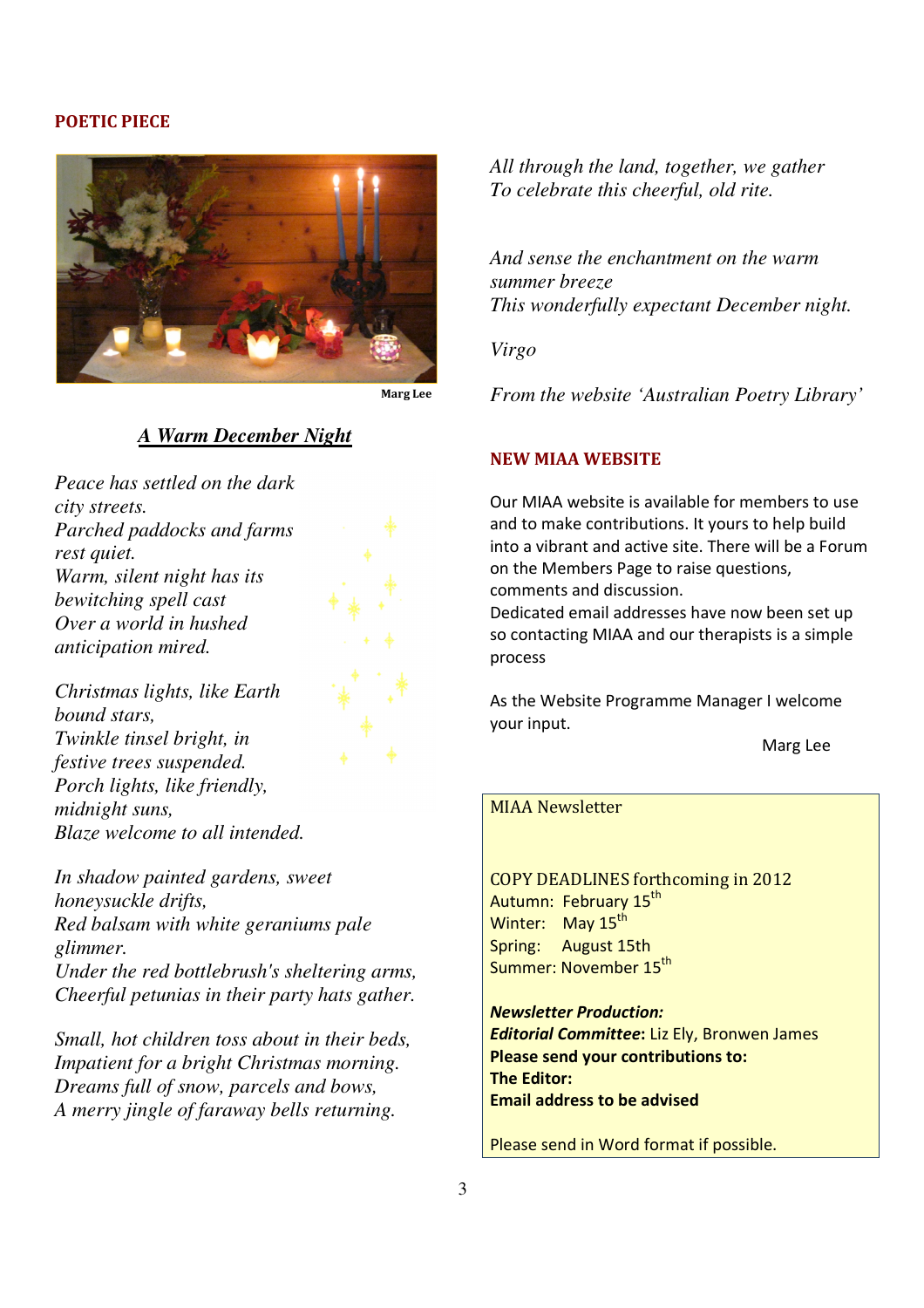## MIAA EVENTS

## MEMBERS' WEEKEND: "REFLECTING AND DREAMING".

On October 22 and 23, MIAA members enjoyed a weekend of professional development and sharing of expertise and ideas. It was a stimulating 2 days incorporating a balanced program of experiential and didactic presentations with stimulating discussion.

Day 1 was set aside for registered GIM therapists to focus on more professional issues and continuing education that related to their clinical practice. Greg Stebbing kicked off the day of reflection and dreaming for the future of MIAA with a music and imagery session which showcased new music from Spanish and Argentinean composers. This was a very interesting experience for us to image to music we did not recognise. Thanks Greg.

A discussion over professional issues focused on how we approach our work ethically as individual clinicians beyond MIAA's ethics document. This vigorous conversation was both enlightening and encouraging. Then after lunch, Kay Kilham presented a case study where she showed how she categorised the client's key images into the four elements of fire, air, water and earth. This was a really helpful way to present a session like this.

The day closed with a Special Members Meeting to discuss how to support the council and plan for the future of MIAA and the practice of GIM. It was an encouraging time as several people offered to take up some of the tasks and the day ended with a positive vibe and the promise of a vibrant future.

Day 2 was set aside for everyone and it was great to meet some new MIAA members and others who are part way along the GIM journey. Pat Hamilton, an RGIMT from NSW, lead the morning sessions on working with dreams in a new and fresh way. Pat is a great facilitator and always has interesting ideas and creative things for us to do together. In the afternoon we watched a new DVD featuring some of the GIM "Fellows" from the Association of Music and Imagery in the USA. This was a very moving presentation of Helen Bonny and her work from the very beginning of the development of GIM and its growth over last 30 years. Denise Grocke closed the 2 day program with a final music and imagery experience involving creative reflection with a piece of music not on the GIM repertoire, Violin Concerto No. 3 by Saint Saens.

Thank you to the Council and all of the presenters for this great professional, educational, fun and encouraging weekend.

## MIAA 2011 CERTIFICATE COURSE



(from left) Rebecca Wong, Adele Sztar and Dale Keenan

Congratulations to all who have just completed the 2011 Certificate Course.

Welcome to the MIAA family and we look forward to interacting with you in the future.

Our thanks also go to our trainers Carolyn van Dort and Jennifer Marr for their continuing dedication and hard work in assisting our trainees to complete the Certificate Course.

## RECENT EVENTS – AMTA CONFERENCE REPORT

Australian Music Therapy Association 2011 National Conference 37th AMTA National Conference Family, Groups and Systems: The Ecology of Music Therapy Reviewing MIAA's Relationship with AMTA

Cherie Baxter and Meran McKenzie presented a 20 minute power point presentation titled "AMTA and MIAA: A Reflection on Relationship" to the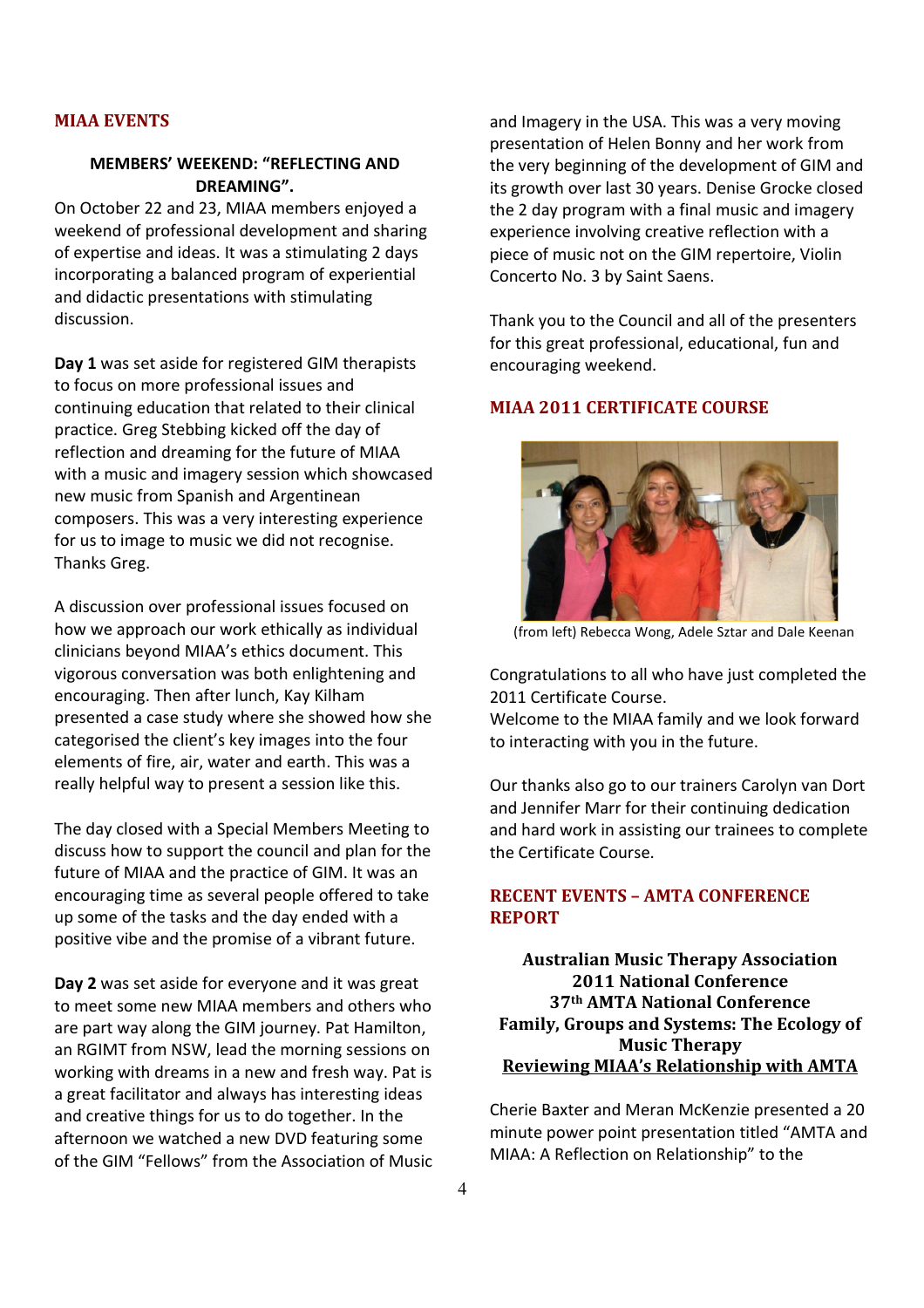outgoing National Council meeting on September 16. AMTA and MIAA have had a reciprocal arrangement in place since 1997. It has involved a sharing of publications, advertising and invitation to attend each other's AGMs. MIAA's President at that time Kay Kilham requested a review of the arrangement early in 2010 resulting in a letter from AMTA Council in March this year. To my knowledge, September 16 2011 was the first direct face to face meeting ever held between our associations. It provided a unique opportunity to identify our relationship over time and ponder on what it might hold for the future. It catalysed discussion and prompted further consideration by AMTA National Council resulting in a promise to develop our relationship further.

#### MIAA on Display

A MIAA information booth provided a hub for display and interaction at the National Conference. This provided a platform for information display (e.g. banner, brochures, membership forms etc.). Positioned next to the University of Melbourne table, it assisted communication about training in Music and Imagery, Therapy and other services.

Cherie Baxter

## PACFA

#### **Important Dates/Events**

- PACFA eJournal is being launched 2012. The editor is Adam Rock.
- March 17-18 2012 PACFA Council Meeting, Sydney
- $\bullet$  October 13 14 2012 PACFA AGM, Melbourne
- October 27 28 2012 PACFA Conference, Melbourne

Theme: What works? An exploration of effectiveness in counselling and Psychotherapy

#### Contact: distow@bigpond.net.au

Psychotherapy Research Association Conference November 2012 Cherie Baxter Don't forget to advise the MIAA Secretary if you have a change of email address

## MIAA LIBRARY NEWS

Psychotherapy in Australia (November 2011) Once again contains interesting articles some with relevance to our work as GIM Therapists:

## What does mindfulness really mean? Therapeutic and liberating effects: Part II Ivan Milton

Log on to the website for further information www.psychotherapy.com.au/

Log in to the MIAA website: www.musicandimagery.org.au to see the latest library list and submit your library loan request.

#### GIM IN 2012

## Playing a Different Tune in Newcastle for 2012

As most of you know RGIMTS are thin on the ground in NSW and there is only one in Newcastle. But the word is getting out and there could be some new interest in the modality soon. Patricia Hamilton will be introducing the Counselling Community of the Central Coast/Hunter to the delights and power of GIM at the ACA bimonthly meeting on  $16<sup>th</sup>$  April 2012. She will be following her usual format of offering the experience of the music along with an interesting case study showing not only the benefits of the music but also how the mandala confirms and extends the narrative of the session. She may even have time to introduce the group to the workshop she has developed on the Archetypes and how they can be worked with using the music and drawing. Who knows where this will lead.

Venue: Carrington Community Centre Cnr. Young and Hargraves Streets. Carrington

Time:  $2pm$ , April  $16<sup>th</sup>$  2012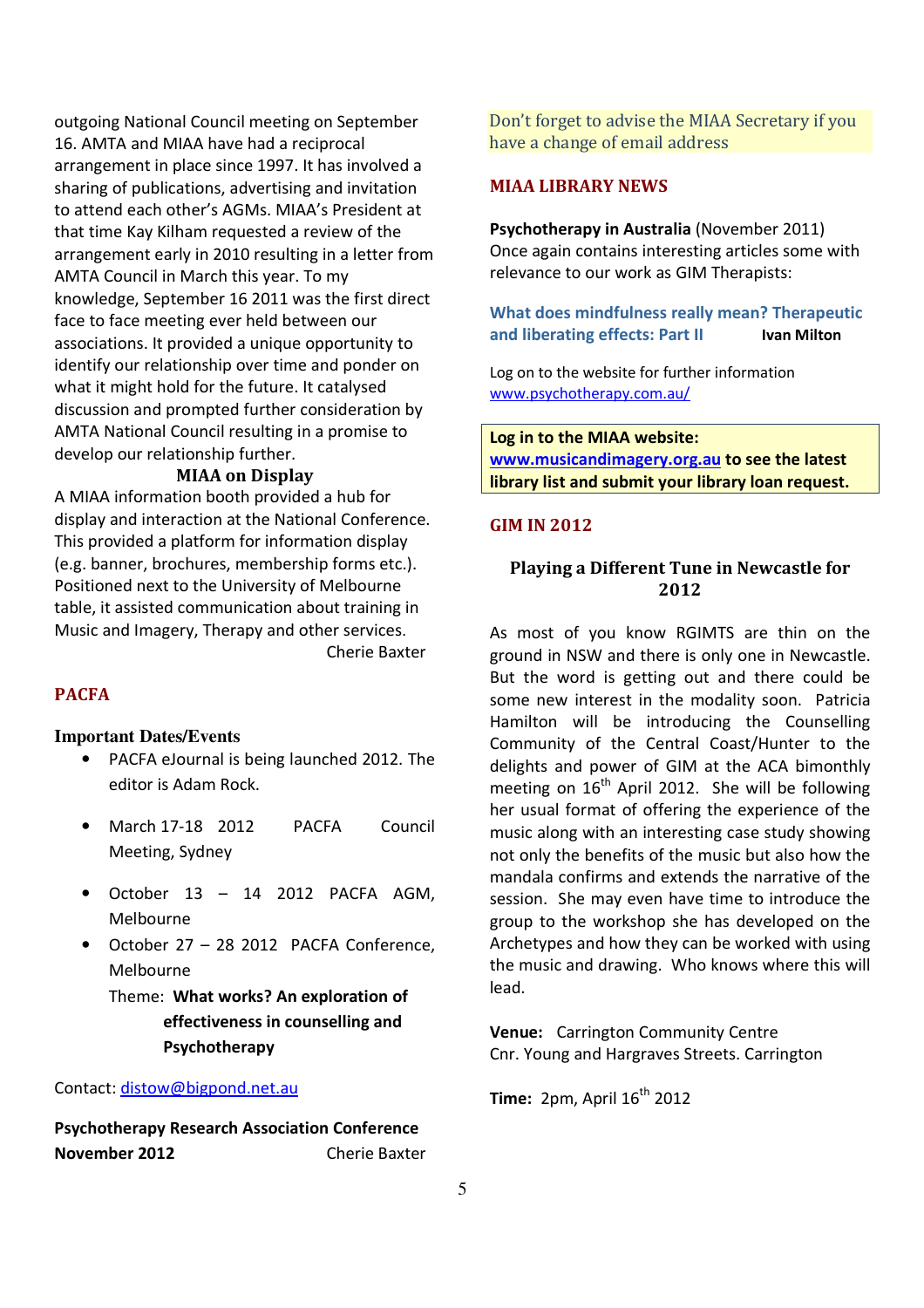## EUROPEAN GIM CONFERENCE 2012

## **Vadstena Sweden:19-23 September, 2012**

## **SPIRITUAL DIMENSIONS OF GIM Body - Mind - Soul – Music**



**WELCOME to the 10th European GIM conference Hosted by ENGIM and organized by Expressive Arts!** 

Call for papers: Deadline is February 25, 2012. Chair of Scientific Committee: Lars Ole Bonde: lobo@hum.auu.dk



## **MARI PRACTITIONER TRAINING**

**Mandala Assessment Research Instrument 2012** 

**Therapeutic Assessment tool for professionals offering enhanced client insight and Personal Growth** 

## **THE MARI:** (new to Australia)

\* is the newest and most comprehensive psychological assessment

- \* **Based** on Jungian concepts ---especially the mandala
- \* Uses symbols (mandalas), colours, and developmental stages
- \* Highlights individual's strengths and potential in life
- \* Reveals a visual picture of the psyche
- \* Reveals areas of tension and attention in the conscious and unconscious

## **THE MARI WORKS BECAUSE**

- \* There is a remarkable inner connection between symbols, colours and what is going on in an individual's life
- \* The Mari passes beneath the radar of the ego
- \* The psyche cannot tolerate self deception
- \* The client provides their own intuitive solutions
- \* The MARI is based on the client's urge toward wholeness and individuation

## **COURSE STRUCTURE**

1. **MANDALA BEAMING** --- invitation to immerse in an experiential personal journey --- explore life strengths, energies and quests through your own choice of symbols, colours, archetypes, and Mandalas on the Great Round of life. 2.5 days.

#### 2. **MARI/ MANDALA** --- **DANCING WITH SYMBOLS**

Enter the wonderful language of Symbols , Colour and Archetypes --- insights for navigating life paths, energy flows, and awakenings to the rhythm of symbols and the archetypes they invite/suggest.

2.5 days

3. MARI/ MANDALA --- TRANSFORMATIONS...Explore

the deeper dynamics/ energies of colour at various Stages on the Great Round --- and experience the MARI as it all comes together --- a powerful/insightful instrument for individuals and Professionals.

2.5 days

#### **MARI TRAINING OPPORTUNITIES 2012**

**Launceston**: 1). 10---12 August, 2) 5---7 Oct., 3) 16---18 Nov. **Dorrigo, NSW**: dates for 2012 TBA **Hobart:** 1) 11---12 June, 2) 20---21 Aug., 15---17 October **Apollo Bay, Claerwen Retreat:** 1) 4---6 May, 2), 29/6---1 July, 3), 28---30 Sept. **Online MARI** ... 19---21st March

#### **For MARI Practitioner Training in your area please contact**

**WENDY NASH**, Registered MARI Practitioner/Teacher, Mast of Counselling, Bach.of Education. Cert. in Initiatic Art Therapy Mob: 0409703779 Web: www.wendynashstudio.com US link: **www.maricreativeresources.com**

## CHRISTMAS IN MELBOURNE

THE TUDOR CHORISTERS

present

"Sing Nowell!"

#### FRIDAY 16TH DECEMBER, 8.30PM ST PATRICK'S CATHEDRAL ALBERT STREET, EAST MELBOURNE

TICKETS: (03) 9513 9992 \$25 FULL / \$15 CONC / \$60 FAMILY WEBSITE: www.tudorchoristers.org.au EMAIL: concertbookings@tudorchoristers.org.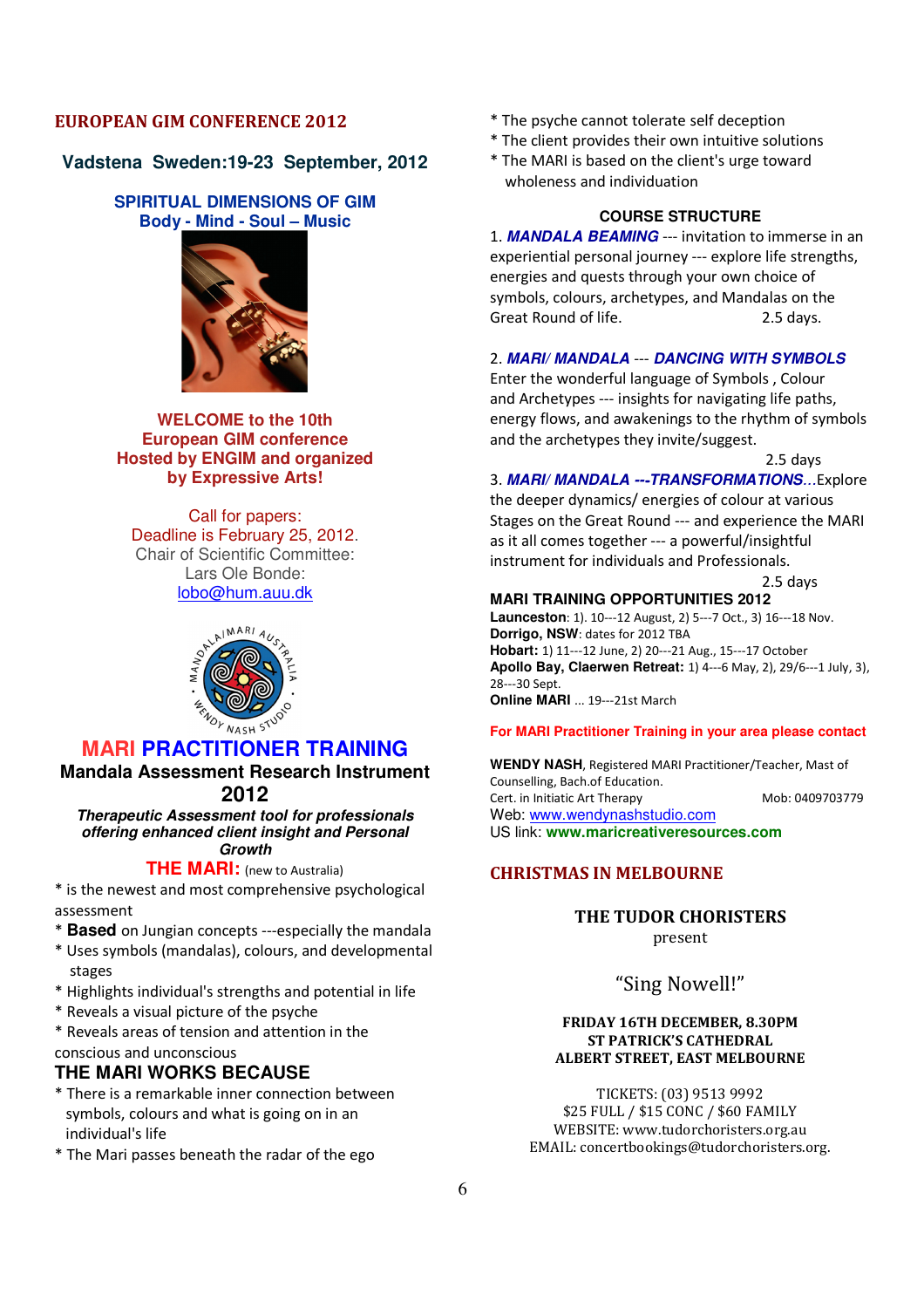

Music and Imagery Association of Australia Inc

## **SPECIAL GENERAL MEETING**

of the

**Music and Imagery Association of Australia Inc** 

Venue: 151 Barry St Carlton

Date: 22/9/11

#### Time: 3pm-5pm

Chairperson: Denise Grocke

#### **MINUTES**

**1. Present** 

Mary Roudie, Jennifer Marr, Carolyn Van Dort, Florence Holligan, Meran McKenzie, Patricia Hamilton, Kay Kilham, Margaret Lee, Denise Grocke, Cherie Baxter, Brenda Wallace, Millie Wong, Roman Ilgauskas, Annette Baron

## **2. Apologies**

Alison Short, Jeremy Williams, Peter Ballard, Carrie Salter, Marea Richardson, Rachael Martin, Louise Terry-Clark

## 3. **Business**:

#### **i. Have MIAA numbers reduced to a level that it no longer has a critical mass making it difficult to function as a viable energetic organization?**

- Two sections to the question: can we function as an organization/viable energetic organization.
- MIAA currently has about 38 members, 18 RGIMTs, 8 students.
- Depends on what the organization wants to achieve. What are the essentials for MIAA what can we let go of? Image of colander.
- How can we meet our needs more by co-operative efforts?
- What makes an organization to be viable and energetic?
- Query number of members who are actively engaged in the MIAA and/or the process of GIM.

#### **ii. Is MIAA as currently constituted going to be adequately able to cope with the increasing demands of PACFA re Fees/Registration/Training?**

- Numbers 18 RGIMTs eligible for PACFA register. Currently have 5 members on PACFA register (4 Clinical, 1 Provisional). Fees are ~\$325 for MIAA as an association and \$155 per RGIMT. To join the PACFA register costs a joining fee of \$99 (and 750 client hours/ 75 hours supervision for same period).
- In five years PACFA Members Associations will need 20 members eligible for the PACFA Register. Query the kind of members required (general, RGIMT or PACFA register).
- Supervisors training is required for those who wish to register on the Supervisors register.
- Accredited course uncertain about implications for what it means for MIAA as we haven't gone through the process of having training accredited.
- Ethics to keep abreast of the PACFA Ethics document and it is time for review. Current change to Code of Ethics has been proposed by PPC is for RGIMTs to have professional indemnity insurance. .
- PACFA Delegate takes time and attention from MIAA. We can have two delegates.